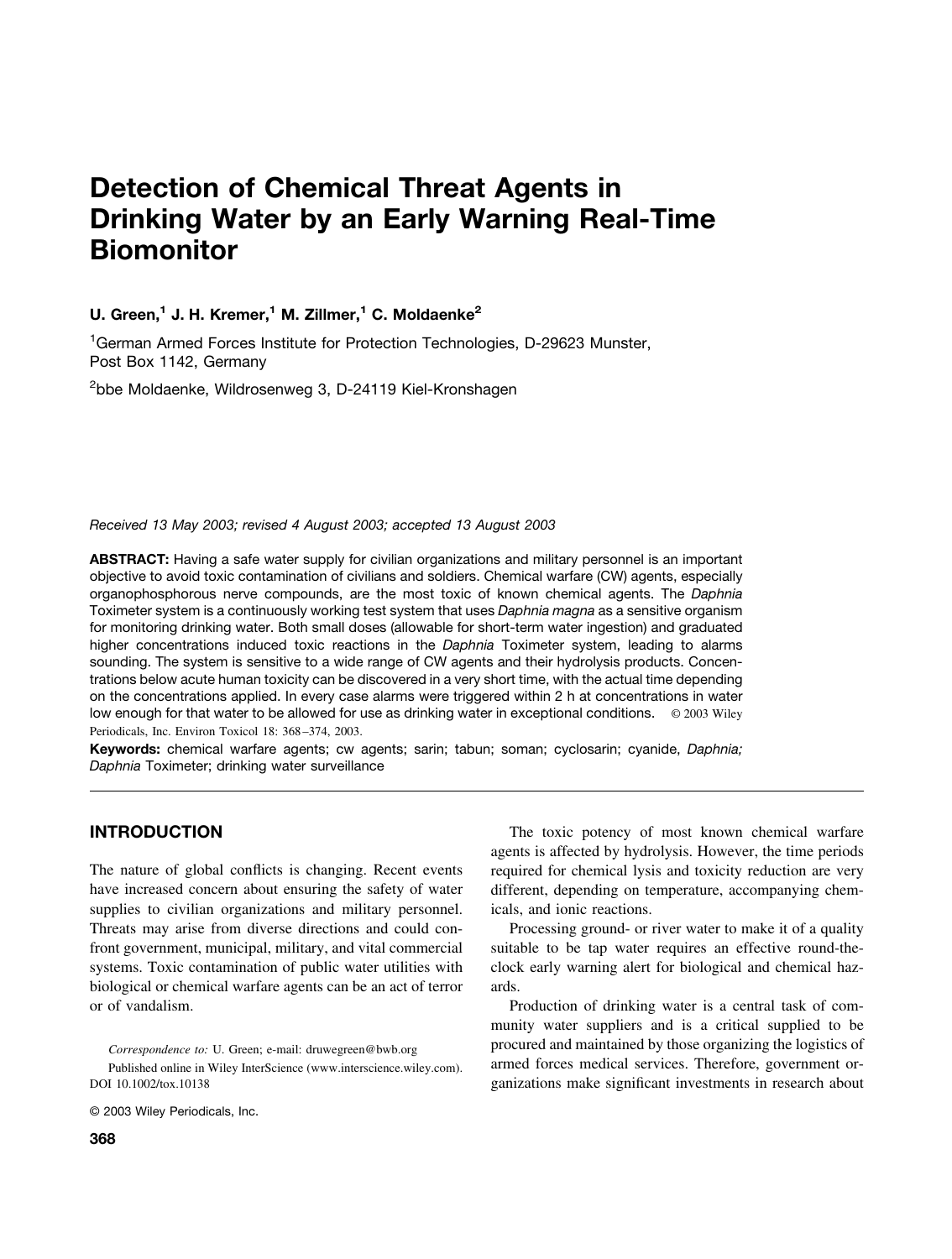both the processing of drinking water from surface water or groundwater and the assuring of a water supply for their troops. The fundamentals of our treatments in this study were guided by the U.S. Army's *Guidelines for Chemical Warfare Agents in Military Field Drinking Water* (1995).

Experiences from the biomonitoring of surface water can be extended to the biomonitoring of drinking water. As an example, during the Olympic Games of 2002 in Salt Lake City, Utah, *Daphnia* Toximeters (bbe-Moldaenke) were installed to protect the six most important waterworks in the Salt Lake valley area. A recent event demonstrated the importance of implementing early warning systems to indicate contamination and to predict life-threatening attacks. In February 2002 an attack in Rome was prevented at the last minute. The Italian police arrested four Moroccans for allegedly plotting a chemical attack in the region around the U.S. Embassy in Rome. Roughly 9 pounds of a cyanide compound as well as a map with details of water pipes that serve the embassy were found. The authorities thwarted the dangerous terrorist assault. Potassium cyanide (KCN) is easy to get as well as easy to produce; for instance, it is often used in the gold and plastic industries.

There are many chemical systems that identify chemicals by mass spectrometry or chromatography. Such systems often have significant preparation time. This lengthy preparation time and the many different chemicals required result in high costs. True real-time toxic reactions can be detected more easily by a living organism. Therefore, our goal was to prove or develop a rapid and permanent working biosystem for the detection of toxic material that would use naturally occurring biosensors, making the system practical and cost effective.

A test system should provide early and rapid information about toxic substances in water. With this objective in mind, we examined an automatically working *Daphnia* Toximeter for detecting chemical warfare agents (CWA) during drinking water processing.

#### **MATERIAL AND METHODS**

#### **Chemicals and Methods**

Sarin, tabun, cyclosarin, and soman were used in small amounts for protection research and the decontamination tests.

Sarin is very miscible with water, whereas tabun, soman, and cyclosarin are less water soluble. In wet and humid weather conditions sarin degrades swiftly. Hydrolysis is fast in an alkaline medium.

Sarin (isopropyl methylphosphonofluoridate) was dissolved in water without any solvent in doses of 100, 50, 25, and 10  $\mu$ g/L of water. Each solution was made just before starting the test with daphnia. Gas chromatographic analysis of the stock solution showed a purity of 97%.

Tabun (dimethylphosporamido-cyanidate) is an organophosphorous nerve agent and is less water soluble than sarin. Its purity, determined by gas chromatography (GC), was 96%. Its solubility in water is 9.8% (25 $^{\circ}$ C), and it is easy to dissolve in organic solvents (U.S. Army, 1990). Dissolved in 100  $\mu$ L of ethanol (ETOH) was 106  $\mu$ g of tabun (GA). From this stock solution (GA–ETOH), three doses (141, 71, and 35.5  $\mu$ g/L of water) were applied to daphnia in three separate tests.

Soman (pinacolyl-methyl-phosphonofluoridate) is miscible in polar and nonpolar solvents and is 2.1% soluble in water at 20°C and 20% soluble at 25°C. Purity of 70% was determined by flame atomic emission spectrometry (Perkin– Elmer). Into 45  $\mu$ L of ETOH was dissolved 32  $\mu$ g of soman (GD), and then three doses  $(64, 32,$  and  $6.4 \mu$ g GD– ETOH/L of water) were prepared.

Cyclosarin (cyclohexyl-methyl-phosphonofluoridate) has a structure similar to sarin, except with a cyclohexyl group instead of a 2-propyl group. Its solubility in water is 0.37% at 20°C (U.S. Army, 1990). Purity of 98% was established. It is very stable and only hydrolyzes when heated or with alkalis. In 50  $\mu$ L of ETOH was dissolved 120  $\mu$ g of cyclosarin (GF). A concentration of 100  $\mu$ L GF–ETOH/L of water is equivalent to 240  $\mu$ g GF/L. Doses of 240, 120, and 60  $\mu$ g/L were used.

Potassium cyanide was dissolved in water in concentrations of 1, 2, 5, and 10 mg/L of water.

The maximum allowable concentrations of CW agents in drinking water are laid down in Appendix B of the *Guidelines for Chemical Warfare Agents in Military Field Drinking Water Standards* (U.S. Army, 1995).

Tap water of drinking quality from a German community, produced according to the official regulations of the German Drinking Water Decree 2001 and with no detectable free chlorine and 6.8 mg of chloride, was used as a negative control. In addition, 200 mg NaCl/L of water was added to the tap water to test reactions of *Daphnia*. This was done because a threshold value of 250 mg of NaCl is allowed in drinking water (German/European Drinking Water Regulation, 2001). Other compounds are allowed only in technologically unavoidable traces. Another control test was performed using tap water flowing through a copper water pipe as a control. Positive controls were sodium hypochlorite, added to produce free chlorine at a maximum concentration of 0.32 mg/L of water, and ethyl alcohol at a concentration of 1 mL/L of water.

The decontamination procedure of the *Daphnia* Toximeter was performed with potassium hydroxide (KOH), and the entire circuit system was rinsed with bidistilled water after that.

For the gradation of different doses in the experiments, principally data from Appendix I of the USAMRIID *Medical Management Handbook* (2001) were used. Purity of the CW agents was determined by gas chromatography (GC) using a defined standard.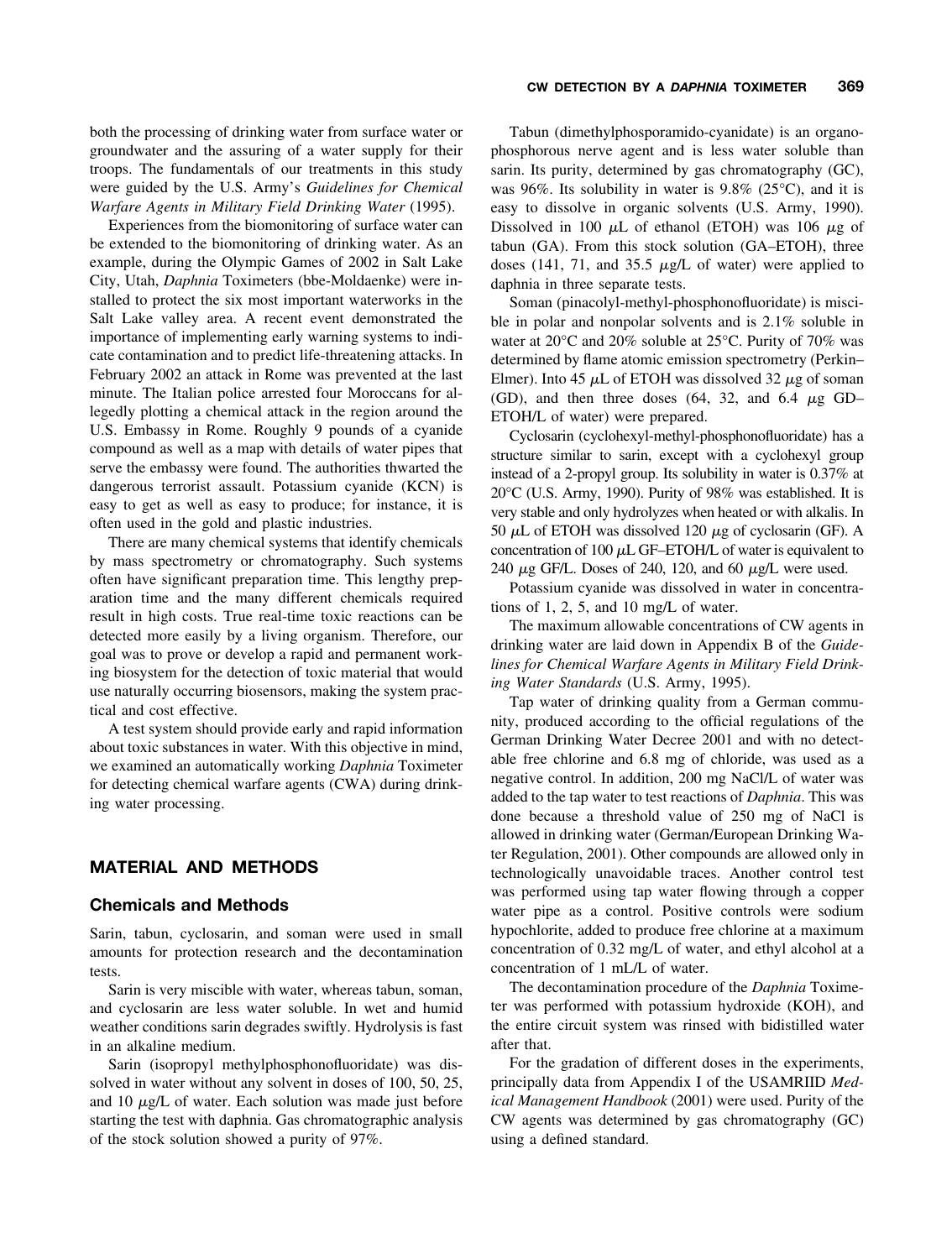### **370 GREEN ET AL.**

**TABLE I. A camera monitor allows a macroscopic view and recording traces of Daphnia movements for identification of number and behavior of Daphnia magna. The table describes the kind of observed behavior. The last column expresses the exclusiveness of the behavioral class for indicating the appearance of toxic substances. If more than 9 toxicity points are added at about the same time an alarm will be released**

| Parameter         | Description                                                                                                                                                                                                                                                                                                                        | Toxicity<br>Points |  |
|-------------------|------------------------------------------------------------------------------------------------------------------------------------------------------------------------------------------------------------------------------------------------------------------------------------------------------------------------------------|--------------------|--|
| Velocity          | The average swimming speed of Daphnia was calculated under normal conditions. Deviation of<br>speed will increase or decrease with toxic reactions.                                                                                                                                                                                |                    |  |
| Fractal dimension | This parameter evaluates sudden changes in the movement of Daphnia. Swimming along a straight<br>line has the mathematical dimension 1. Deviation from this straight line alters the dimension. In<br>particular Daphnia become hectic and turn themselves around in small circles if there is a<br>contact with toxic substances. |                    |  |
| V-class-index     | The average speeds can be determined into classes. The percentage of Daphnia swimming faster or<br>slower than 0.2 cm/s (medium speed) alters the class-index. The classes are added together and<br>transmitted into a measurement.                                                                                               |                    |  |
| Height            | An obvious toxic event mostly induces the average swimming height to drop down suddenly.                                                                                                                                                                                                                                           | 2                  |  |
| Distance          | Group behavior of Daphnia is assessed in this parameter by evaluating changes in distance between<br>each Daphnias.                                                                                                                                                                                                                | 3                  |  |
| Number            | Death of Daphnia indicates a contamination of water. Deviation in number between the current and<br>the initial number of Daphnia is a very important parameter.                                                                                                                                                                   | up to $20$         |  |

# **Organisms and Test System**

As a sensitive test organism *Daphnia magna* Straus ages 5–7 days were used. This strain originates from the German Federal Environmental Agency (Berlin, Germany) and was bred continuously by the German Armed Forces Institute for Protection Technologies. The toximeter system has two devices: one part consists of a glass chamber for the organisms, a camera for observing the swimming behavior of daphnia, and a tube-pump system; the second part consists of a computer and monitor. The daphnia chamber was flowed through by a sample circuit stream. To keep the *Daphnia* from escaping, a metal grid was installed. Temperature regulation was provided by an internal Peltier element. The digital camera was focused on the chamber with the *Daphnia,* which was connected to an online computer system that stored data as *Daphnia* speed (cm/s), *Daphnia* swimming height (cm), distances between *Daphnia* (cm), fractal dimension (geometrical course of a curve), velocity class index, and number of active *Daphnia* (Lechelt et al., 2000). Before starting each test, there was a 6-h adaptation period for the daphnia. Statistical changes (computed using the Hinkley calculation, a mathematical tool, and the slope gradient) in each of these behavioral classes contribute to the so-called toxicity index (Lechelt et al., 2000). The parameters are described in Table I. Their quality and their contribution to the toxicity index are expressed in the weighting added in the last column of the table. When the toximeter system is running, in cases in which a statistical deviation has occurred within the last 4.5 h, each behavioral class would be added to the designated number of toxicity points and to the toxicity index. If the index exceeds 9 points, an alarm occurs. This method of evaluation increases sensitivity and reduces false alarms (Lechelt et al., 2000). The sensitivity of the toxicity index in inducing amber or red alarms can be altered based on practical experience.

# **RESULTS**

It is important to get early information about the toxic burden of raw water during or prior to processing it into drinking water. In general, detection of a toxic reaction is the result of two parameters: (1) a chemical or biological compound present, and (2) a sensitive organism. *Daphnia magna* is a water insect that is well known for environmental water surveillance (ISO/DIS 6341, 1994). Its behavior and swimming conditions under both nontoxic and toxic burdens are well defined. A deviating swimming behavior could be the result of avoiding a substance in the water or of impairment of metabolic reactions after toxic influences. As an example, Figure 1 shows the drastic changes in some behavioral classes of *Daphnia* movements after treatment with sarin at a concentration of 10  $\mu$ g/L.

To avoid false-positive reactions, the behavior of daphnia were tested with both 6.8 and 200 mg NaCl/L of tap water. No abnormal reactions to both NaCl content and addition of ethanol only were found over a test period of 24 h. By contrast, drinking water flowing through a copper pipe induced toxic reactions in daphnia organisms. Content of copper ions in the drinking water (pH 8.3) was determined by atomic absorption spectrometry and reached values of 294.7–323.2  $\mu$ g/L of water. Fifty percent of the daphnia died within 4 h, and all were dead within 5.75 h. After chlorination of raw water and disinfection with sodium hypochlorite, the threshold chlorine concentrations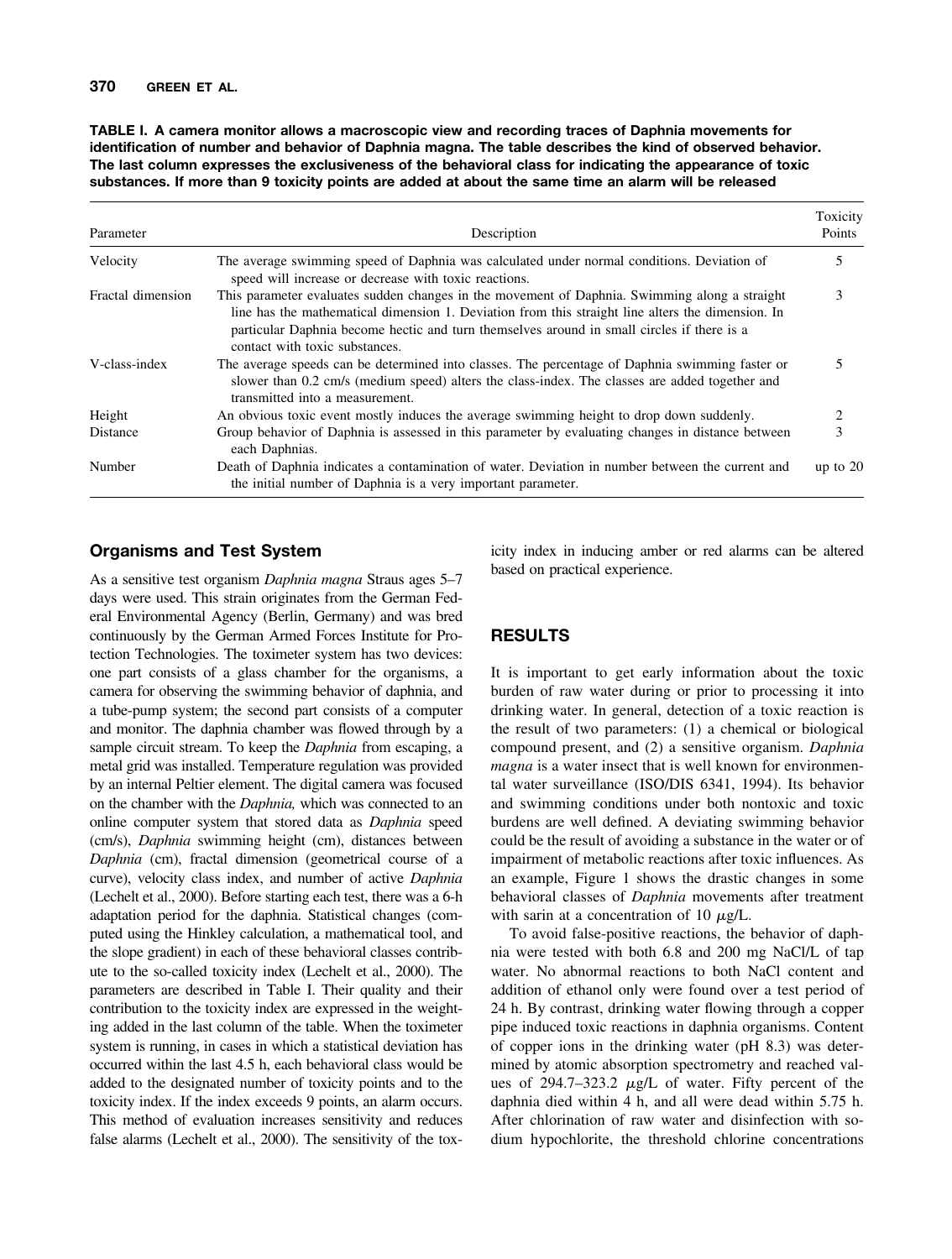

**Fig. 1.** Evaluation of treatment with sarin at concentration of 10  $\mu$ g/L: top left, average velocity; top right, fractal dimension; lower left, velocity class index; lower right, active organisms. Delays of the current approach because of tubing, etc., have been considered. There is one data point for each minute, with evaluation taking place every 2 min. The toxicity points will now be added to the toxicity index. [C: start of induction of chemical; bar (upper right): alarm 25 min after inducing toxin in the sample water; solid line: predicted values, accounted for by linear regression from data of the previous 4.5 h of each data point; rectangle: statistically significant difference between predicted and measured values.] As can be seen from the tracks of the movement (frac. dimension, top right), very soon after starting the treatment cycle, movement of daphnids increased. Statistical analysis showed that behavior deviating for more than 15 min would be unusual, with the percentage of slow and fast movements thereafter considered abnormal. Recognition of an additional deviation in the parameter median speed led to an announced alarm.

can reach a maximum of 0.3 mg free chlorine/L and 0.6 mg/L of drinking water, respectively. *Daphnia* were tested with 0.32 mg chlorine/L of water. Within 40 min the number of living *Daphnia* was significantly reduced, and after 73 min all were dead.

Sarin (GB)was the first warfare agent tested, as it is the most water-miscible CW substance. The  $LD_{50}$  dose used in laboratory mice is 100  $\mu$ g sarin/kg of body weight, which was the basis for our tests. Progressively lower doses were tested to get a dose–response curve. The time to total loss of the organisms began at 4 min and went up to 64 min as the doses were decreased. The so-called permissible value for

short-term ingestion of sarin in military field drinking water by soldiers is 10  $\mu$ g sarin/L of water (U.S. Army, 1995). Applying this small dose, the first signs of reduced motility in *Daphnia* were seen after 2 h and 100% immobilization after 6 h. An alarm activated by exceeding the toxicity index went off after 150 min.

Soman, tabun, and cyclosarin are less water soluble but nevertheless are toxic in water under special conditions, as shown in Table II. The small soman dose of  $6.4 \mu g/L$  of water is within the dose range interpreted as an allowable concentration for short-term (7 days and 5 L/day) water ingestion for personnel under military field conditions. This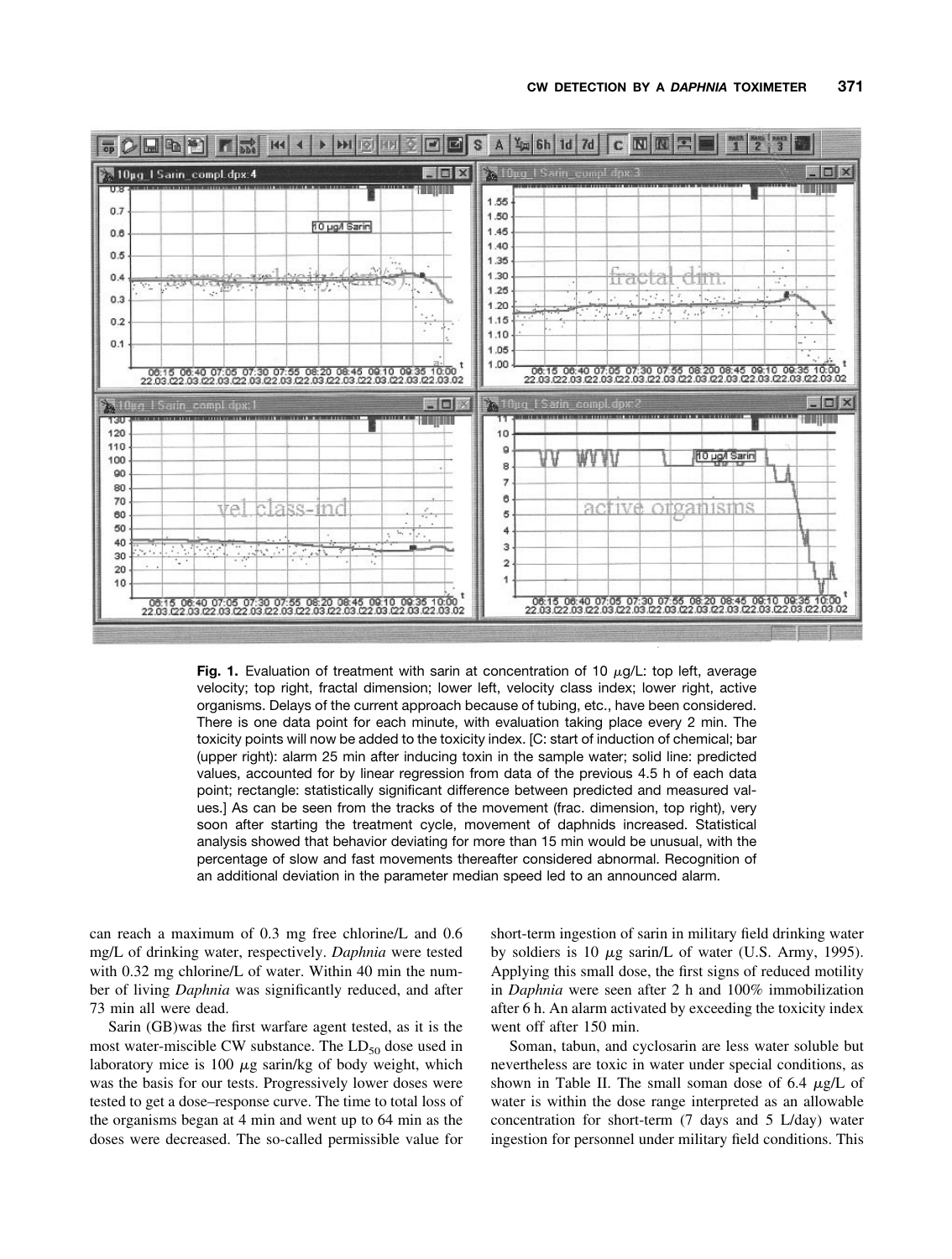#### **372 GREEN ET AL.**

| Substance       | Dose: $\mu$ g/l Water | Increasing Motion Indicating<br>a Toxic Reaction: Time<br>Interval: | 50% Inactivated<br>Time Interval: | 100% Inactivated<br>Time Interval: |
|-----------------|-----------------------|---------------------------------------------------------------------|-----------------------------------|------------------------------------|
| Sarin (GB)      | 100                   |                                                                     | $2 \text{ min}$                   | $4 \text{ min}$                    |
|                 | 50                    |                                                                     | $3 \text{ min}$                   | 8 min                              |
|                 | 25                    |                                                                     | $27 \text{ min}$                  | $64 \text{ min}$                   |
|                 | 10                    | $25 \text{ min}$                                                    | $120 \text{ min}$                 | 360 min                            |
| Soman (GD)      | 64                    | $22 \text{ min}$                                                    | $38 \text{ min}$                  | $47 \text{ min}$                   |
|                 | 32                    | $69 \text{ min}$                                                    | $82 \text{ min}$                  | $114 \text{ min}$                  |
|                 | 6, 4                  | $80 \text{ min}$                                                    | $270 \text{ min}$                 | 330 min                            |
| Tabun (GA)      | 141                   | $18 \text{ min}$                                                    | $24 \text{ min}$                  | 31 min                             |
|                 | 71                    | $45 \text{ min}$                                                    | $66 \text{ min}$                  | $85 \text{ min}$                   |
|                 | 35, 5                 | $55 \text{ min}$                                                    | $65 \text{ min}$                  | $99 \text{ min}$                   |
| Cyclosarin (GF) | 240                   | $15 \text{ min}$                                                    | $20 \text{ min}$                  | $25 \text{ min}$                   |
|                 | 120                   | $16 \text{ min}$                                                    | $20 \text{ min}$                  | $26 \text{ min}$                   |
|                 | 60                    | $34 \text{ min}$                                                    | $52 \text{ min}$                  | $65 \text{ min}$                   |

**TABLE II. Toxic effects of CW agents in a Daphnia-Toximeter-System**

concentration led to a first alarm after 270 min in the *Daphnia* Toximeter, the point at which 50% of the *Daphnia* were inactivated.

At higher doses (141, 71, and 35.5  $\mu$ g/L), tabun showed a faster and more significant intoxication than did soman (Table II). The solubility of cyclosarin in water is limited to 2 g/100 mL. The alarm for 50% inactivated organisms was triggered 20 –52 min after exposure to the tested doses (240, 120, and 60  $\mu$ g/L).

Table III shows the toxic effects on daphnids when potassium cyanide (KCN) is dissolved in drinking water. A dose of 10 mg/L of water is at the upper range of allowable water intake for a 70-kg person in a 7-day period according to guidelines for field drinking water conditions (U.S. Guidelines, 1995), whereas 5 and 2 mg/L are below the defined threshold.

## **DISCUSSION**

Nerve agents are the most toxic to human beings of known chemical agents. They are health hazards in their liquid and vapor states and in high doses can cause death within minutes of exposure. These toxic agents are considered major threat agents, not only in armed conflicts but also in terrorist attacks.

Water contaminated with CW agents may be a toxic hazard when it is used for drinking, for washing, and in food preparation. Although many CW agents hydrolyze in water, this is not a satisfactory method of decontamination because the efficiency of hydrolysis depends on pH, temperature, and water ingredients. In addition, the products of hydrolysis also might be toxic. Degradation processes include hydrolysis, oxidation, microbial degradation, and photolysis and some major degradation products may be significantly persistent (Munro et al., 1999).

Having early warning systems for drinking water processes continues to increase in importance, and the *Daphnia* Toximeter is a permanent, continuously working instrument used in these investigations. It is a flow-through water system using living organisms (*Daphnia magna*) that react when toxic substances are in the water. The surfaces, digestion tracts, and gill systems of these organisms come in contact with a toxic substance if dissolved or suspended in water. In addition, most insects decompose alkylphosphates much more slowly than mammals. Therefore, this surveillance system is very sensitive and usable as an indicator of a sum of toxic parameters.

This toximeter system was used during the Winter Olympic Games in Salt Lake City to avoid having toxic substances in the drinking water process. Raw water was taken

> 100% Inactivated Time Interval:

| Substance | Dose: mg/l Water | Increasing Motion Indicating<br>a Toxic Reaction: Time<br>Interval: | 50% Inactivated<br>Time Interval: | $100\%$ Ina<br>Time In |
|-----------|------------------|---------------------------------------------------------------------|-----------------------------------|------------------------|
| KCN       | 10               | $25 \text{ min}$                                                    | $60 \text{ min}$                  |                        |
|           |                  | $30 \text{ min}$                                                    | $70 \text{ min}$                  |                        |
|           |                  | $90 \text{ min}$                                                    |                                   |                        |

1 190 min — —

**TABLE III. Evaluation of toxic effects of KCN**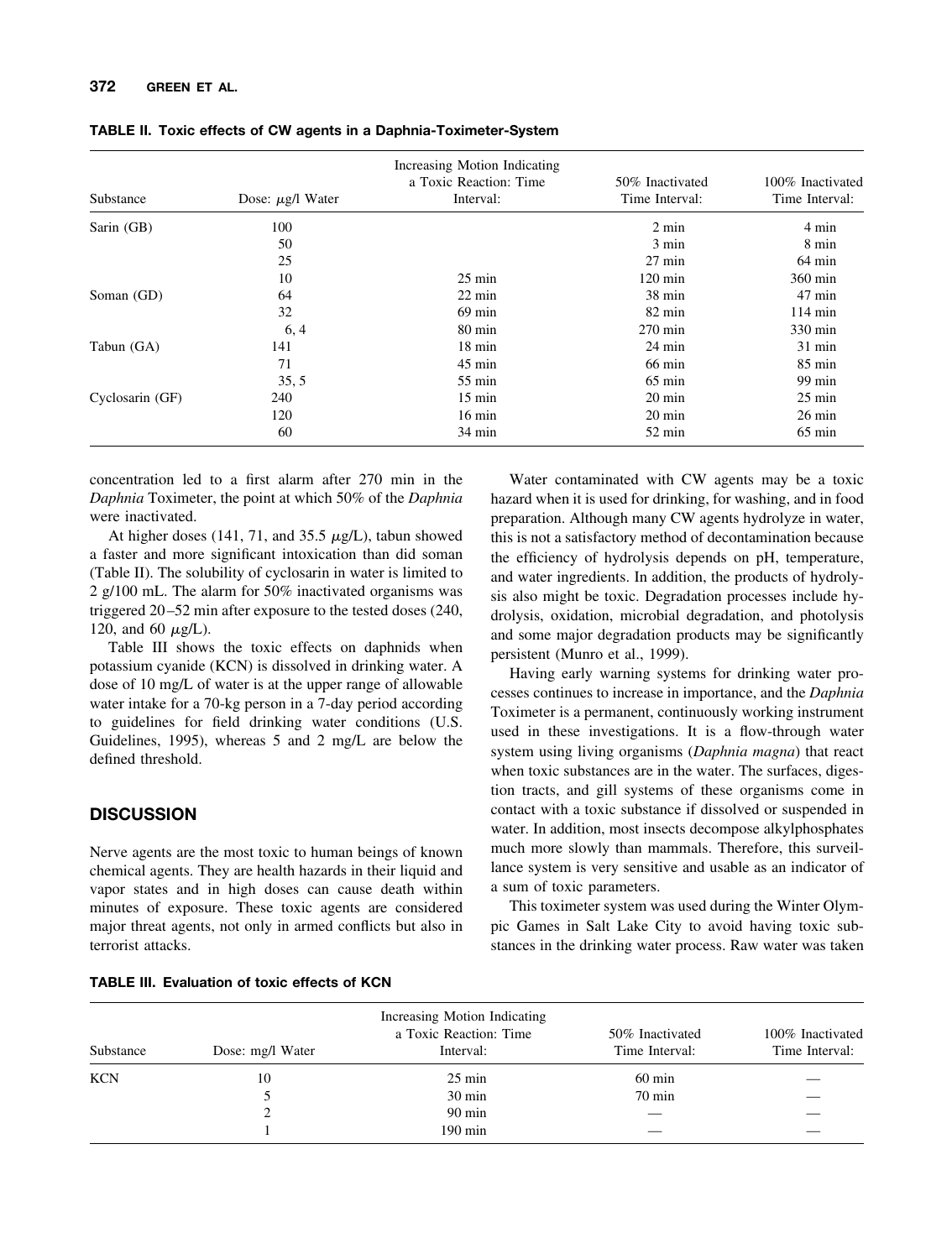from rivers filled with melting ice and snow from the mountains. Whereas many human toxic compounds including some pesticides were tested, experience with testing on warfare agents was absent.

A tool for the surveillance of drinking water under military field conditions is a biochemical method to indicate the inhibition of the enzyme acetylcholinesterase (Strömmer et al., 2002), when organophosphorous agents are added. Cyanides were detected by adding isonicotinic acid and 1,4 dimethylbarbituric acid into a test reaction. The existence of these toxic agents was indicated by a color reaction. However, this test system is not qualified for permanent surveillance, as different toxic substances must be identified by different chemical reactions.

Tap water with an allowable level of the ingredient NaCl of up to 210 mg did not induce an alarm. However, tap water with a pH of 8.3 flowing through a copper pipe was toxic for daphnia and triggered an alarm in the daphnia system after 4 h, 40 min. Beyond that, the disinfection of drinking water in processing by use of chlorine is a procedure commonly used in many states. However, chlorine is toxic for many marine organisms (Brooks et al., 1978) and can produce trihalomethanes, which are toxic, too. Therefore, a threshold value of 0.01 mg trihalomethane/L should not be exceeded. In our experiments even small amounts of chlorine (0.3 mg chlorine/L of water) induced a significant toxic reaction to daphnia after 40 min. Such chlorination can be a further step in the decomposition of warfare agents after hydrolysis and can help to prevent poisoning.

Sarin (GB) soluted in very small amounts (10  $\mu$ g/L) induced a warning signal in the *Daphnia* Toximeter system. This concentration is under the detection limit (20  $\mu$ g/L) of a test kit (M272) of the U.S. Army (1983, 1986). Also, a dose of 10  $\mu$ g of sarin/L will release an alarm within 15–25 min. After 27 min 50% of the *Daphnia* were inactivated, and in 64 min all the *Daphnia* were dead. By doubling the doses to 50 and 100  $\mu$ g/L, significant inactivation occurred within 2–8 min. These short time reactions indicated it is possible to stop a public water supply system of in order to prevent people from ingesting contaminated water.

The solubility of tabun (GA) in water is  $9.8\%$  at  $25^{\circ}$ C (Sidell, 1995). Toxicology data in the literature on the  $LD_{50}$ of GA show it varying between 1000 and 4000 mg/70 kg of human body weight percutaneously. In our considerations we preferred the  $LD_{50}$  of 1000 mg/70 kg and from that deduced the doses of 141, 71, and 35.5  $\mu$ g/L of water. A 50% level of inactivated Daphnia was found in time intervals of 24 – 65 min, and total inactivation (100%) occurred after 31–99 min in relation to the doses used. This shows that it is very difficult to compare the *Daphnia* reaction times between CW agents dissolved in water on the basis of  $LD_{50}$  values estimated for human beings if the method of application differs, as the agents can be applied by inhalation, percutaneous application, and subcutaneous injection methods.

**CW DETECTION BY A** *DAPHNIA* **TOXIMETER 373**

Soman is more toxic on skin than are sarin and tabun. Its  $LD_{50}$ , 64  $\mu$ g/kg of body weight in laboratory mice, was given in Appendix I of the *Handbook of the USAMRIID* (2001). This was the initial dose used in the water treatment with Daphnia, followed by doses that were 50% (half) and 10% of that dose, comparable to the allowed concentration for short-term water ingestion under military field conditions. Increasing motion of the *Daphnia* was seen after 22 min, and 16 min later 50% of the *Daphnia* were inactivated after a dose of 64  $\mu$ g/L. On the basis of the same LD<sub>50</sub>, both time intervals for soman were longer than the tabun (141  $\mu$ g/L) intervals (18 and 24 min). The reaction time of 50% inactivated *Daphnia* is short enough to stop a water supplier system before tap water reaches most consumers. Very small doses (6.4  $\mu$ g/L) of soman, three times smaller than the allowable concentration of man under field conditions of organophosphorus nerve agents, induced toxic reactions (50% inactivated) within 2.5 h in *Daphnia*.

Toxicological data about cyclosarin (GF) in the literature are sparse. Van Beest et al. (1995) calculated a liquid  $LD_{50}$ dose of 850 mg/human, whereas the U.S. Army Medical Research Institute (2001) indicated a dose of 30 mg on skin.

Subcutaneous application of cyclosarin to mice (Clement, 1991, 1994) led to an  $LD_{50}$  of 243  $\mu$ g/kg of body weight. This concentration was the starting point for the *Daphnia* investigations because the basis of sarin investigation also was provided by mice data. Cyclosarin seemed to be less toxic than sarin in water. A dose of 240  $\mu$ g/L led to 50% of organisms inactivated in 20 min. However, half the dose (120  $\mu$ g/L) induced the same lethal reaction time, 20 min, and the time interval until 100% inactivation of *Daphnia* was found to be nearly the same time (25 and 26 min) in both doses. This led to the conclusion that GF had a longer metabolic conversion in the body, ending in sudden lethal effects. A dose of 60  $\mu$ g/L prolonged the time interval to reach 50% inactivated organisms to 52 min.

Potassium cyanide is not as dangerous as organophosphorous agents. Human lethality  $(LC_{50}$  at a body weight of 70 kg) is induced at 180 mg/L (Franke, 1977). Cyanides act quickly and are quickly distributed throughout the body. This substance inhibits normal respiration in the cells so that oxygen cannot be used because cyanide binds strongly to red blood cells. However, its concentration in human tissues decreases rapidly after a single dose. The *Daphnia* Toximeter releases an alarm at concentrations of about 5 mg/L within 30 min. In most cases this capability would be sufficient for an effective alarm system.

The *Daphnia* Toximeter is a permanent working device for toxicological surveillance of drinking water against assaults with CW nerve agents and cyanides. This system is designed to identify not only CW agents but to give alarms if any toxic substances are in a water system. And it also reacts if very small amounts of CW substances are dissolved that are below an allowable drinking water threshold value.